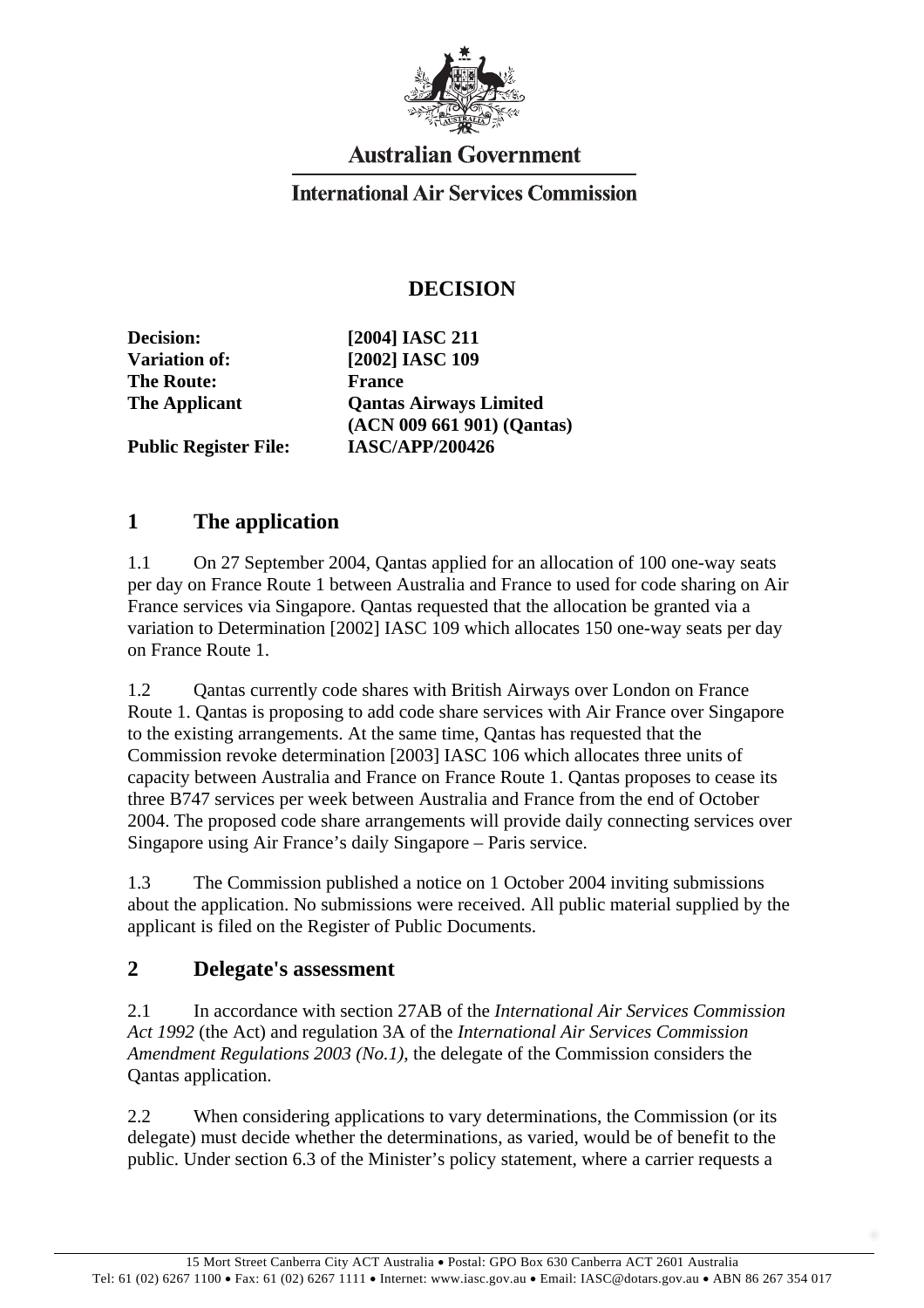variation of a determination to allow it flexibility in operating its capacity and no submission is received about the application, only the criteria in paragraph 4 of the policy statement are applicable. Under paragraph 4, the use of entitlements by Australian carriers under a bilateral arrangement is of benefit to the public. For an established international carrier such as Qantas, this means that there is public benefit arising from the use of the entitlements.

2.3 According to the Register of Available Capacity there are 250 one-way seats per day for code share operations available for immediate allocation between Australia and France. Qantas has requested an allocation of 100 one-way seats per day or the equivalent of 350 seats each way each week which is less than the 400 seats maximum the Commission imposes on variation applications. The delegate notes that Qantas has also sought the revocation of Determination [2003] IASC 106, which allocates the equivalent of more than 1,200 seats each way each week. The delegate concludes that an allocation to Qantas of 100 one-way seats per day on France Route 1 would be of benefit to the public.

2.4 Section 15(2)(e) of the Act, the Commission must include a condition in determinations stating the extent to which the carrier may use that capacity in joint services with another carrier. Qantas is proposing to enter into a joint services arrangement with Air France. At this stage the delegate has been provided with a draft copy of the agreement. The draft agreement is a free sale type agreement. Provided the final agreement is materially consistent with the draft agreement and the final code share agreement is submitted to the Commission as soon as practicable. The delegate will authorise the use of the capacity in joint services with Air France.

2.5 The delegate, on behalf of the Commission, will vary the determination as requested by Qantas.

## **3 Decision [2004] IASC 211**

3.1 In accordance with section 24 of the Act, the delegate, on behalf of the Commission, varies Determination [2002] IASC 109 by:

*removing* the following from paragraph 3.1 of Determination [2002] IASC 109

• "allocating 150 one-way seats per day averaged over 12 months in each direction on France Route 1 between Australia and France."

*replacing* it with

• "allocating 250 one-way seats per day averaged over 12 months on France Route 1 between Australia and France."

*adding* the following conditions to the Determination:

• the capacity may be used by Qantas to provide services jointly with Air France in accordance with: